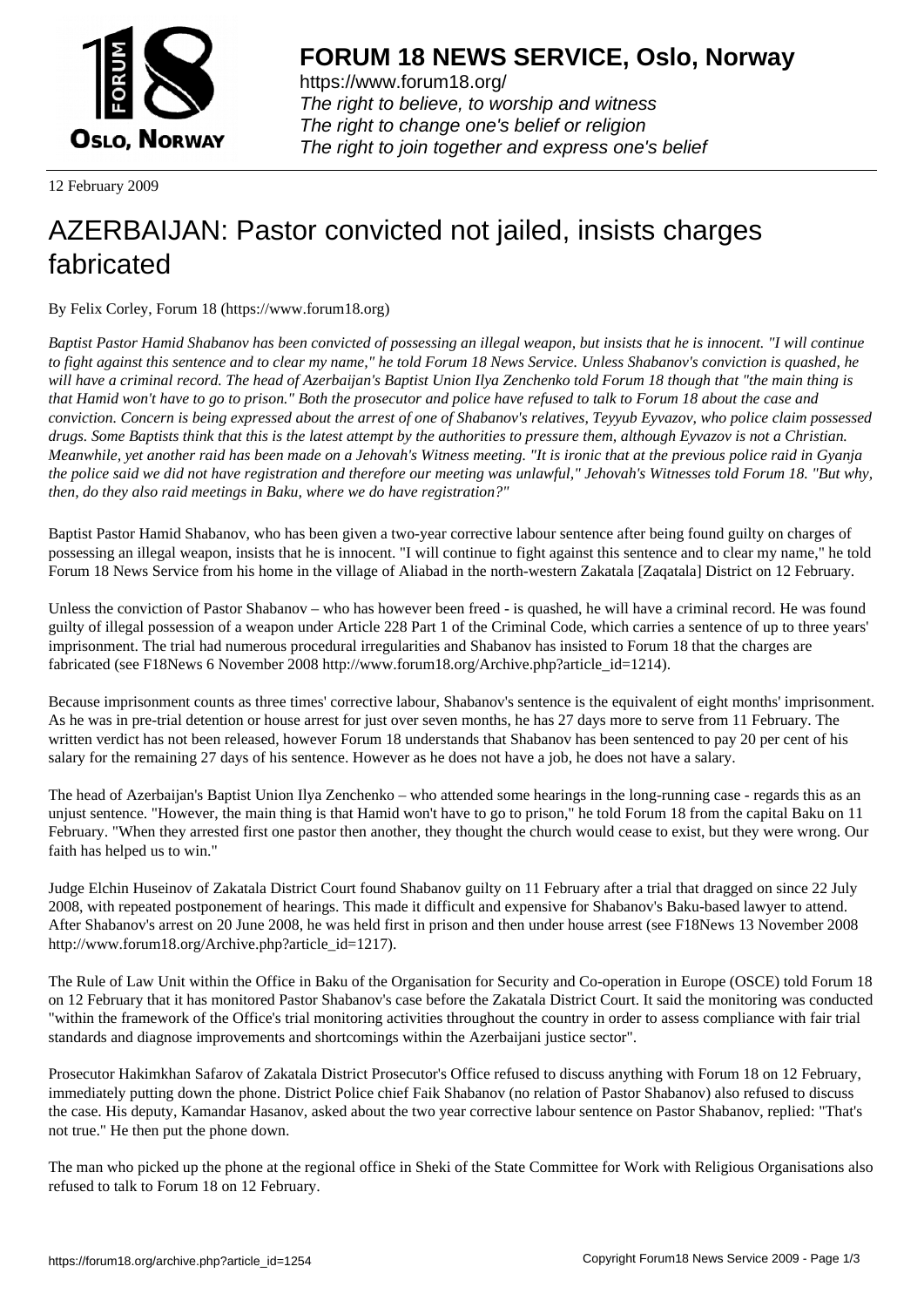believe this 100 percent, 1,000 percent," he told Forum 18. "I will go on demanding his acquittal." He said that the Zakatala Court would not acquit him because that would mean some ten people – all the police and prosecutors who had been involved in the case – would need to be put in prison.

Aliyev said he will lodge an appeal on Shabanov's behalf to the Sheki Appeal Court. "If that fails we'll go through all the possible courts in Azerbaijan and, if necessary, all the way to the European Court of Human Rights in Strasbourg." He said that unless the verdict is overturned, Shabanov will have a criminal record which he believes is undeserved.

Pastor Shabanov told Forum 18 that at the trial he repeatedly said that he was being prosecuted to punish him for his Christian faith. However, the prosecutor and judge immediately brought discussion back to the pistol they claim to have found in his home. However, he points out that if the trial was nothing to do with his faith the police should have returned the Christian books confiscated from him at the time of his arrest. "They won't return them and won't explain why," he lamented.

Aliyev, Shabanov's lawyer, told Forum 18 he has seen the pistol the police claim to have found. He said it is of Russian Imperial manufacture and dates from 1895. "I can't say where it's from," he told Forum 18. "All the police testified that they had found it in Hamid's house, but we believe and proved in court that they planted it." He said the police have retained it in the case materials.

Shabanov told Forum 18 of the repeated threats by the police against the community, including from the deputy police chief Hasanov. "He told me in his office in Zakatala in May 2008, a month before my arrest, that if we didn't abandon our faith voluntarily he would force us to do so. My lawyer asked him about this in court but he denied ever saying it."

Pastor Shabanov, Zenchenko of the Baptist Union and Shabanov's lawyer Aliyev expressed concern about the arrest on 31 January of one of Shabanov's relatives, Teyyub Eyvazov. He is the brother of another Baptist pastor in the village, Novruz Eyvazov. Police claim they found drugs in his possession, an accusation his relatives and the lawyer reject. Local Baptists told Forum 18 that after Teyyub Eyvazov was arrested they checked the home in the village where he lives alone and found nothing suspicious. Police claim to have found drugs there on 3 February, three days after his arrest.

On 3 February Judge Huseinov, the same judge who sentenced Shabanov, ordered that Teyyub Eyvazov be held in two-month detention while the investigation proceeded. He is facing charges under Article 234 part 1 of the Criminal Code, which punishes illegal possession of drugs. He is now being held in an investigation cell in the prison in the city of Gyanja [Ganca]. The family want him released or at least transferred to a hospital.

"Teyyub is not a Christian, but both his brother and his sister are," Shabanov told Forum 18. He points out that he has suffered psychiatric difficulties since a family tragedy and is not responsible for his actions. He believes it is possible that the police are merely seeking bribes to have the case dropped.

Some local Baptists told Forum 18 that they think Eyvazov was arrested to pressure them. They point to Pastor Shabanov's arrest in June 2008, three months after the release from prison of another local pastor Zaur Balaev (see F18News 21 June 2008 http://www.forum18.org/Archive.php?article\_id=1146). Shabanov's congregation has been repeatedly harassed and denied state registration for some 16 years (see eg. F18News 6 November 2008 http://www.forum18.org/Archive.php?article\_id=1214).

The lawyer Aliyev – who is now also acting for Eyvazov and visited him in prison in Gyanja on 12 February – noted that his client has never been brought to a criminal or an administrative court. "He has a completely clear record," he told Forum 18. He insists that the charges are being brought to keep up pressure on the Baptists in the village, who are mainly from the local Georgian-speaking Ingilo community.

Meanwhile, the latest of a long series of raids on Jehovah's Witness meetings in private homes across Azerbaijan came on 29 January in Baku. Jehovah's Witnesses told Forum 18 that in the early evening a man in civilian clothes knocked at the door claiming that he was one of the neighbours from the lower floors and that water was leaking allegedly from the apartment where the meeting was being conducted. The owner of the apartment, Galina Luptakova, decided not to open the door. A few minutes later, police officers came up and demanded that she open the door. About half an hour later, after the meeting had ended, those present decided to open the door.

Jehovah's Witness told Forum 18 that five police officers waited outside while another ten entered the apartment without permission. They demanded that everyone in attendance present identification documents. Five men who were present at the meeting were brought against their will to Baku's Nasimi District police station No. 20, where they were detained for three hours. They were accused of violating Article 299 of the Administrative Code, which punishes "infringing the procedure for the creation and functioning of religious associations".

As soon as Forum 18 had asked on 12 February why the Jehovah's Witness meeting had been raided, the man who answered the phone of Azad Kuliev, chief of police station No. 20, told Forum 18 it was a wrong number and put the phone down. Subsequent calls went unanswered.